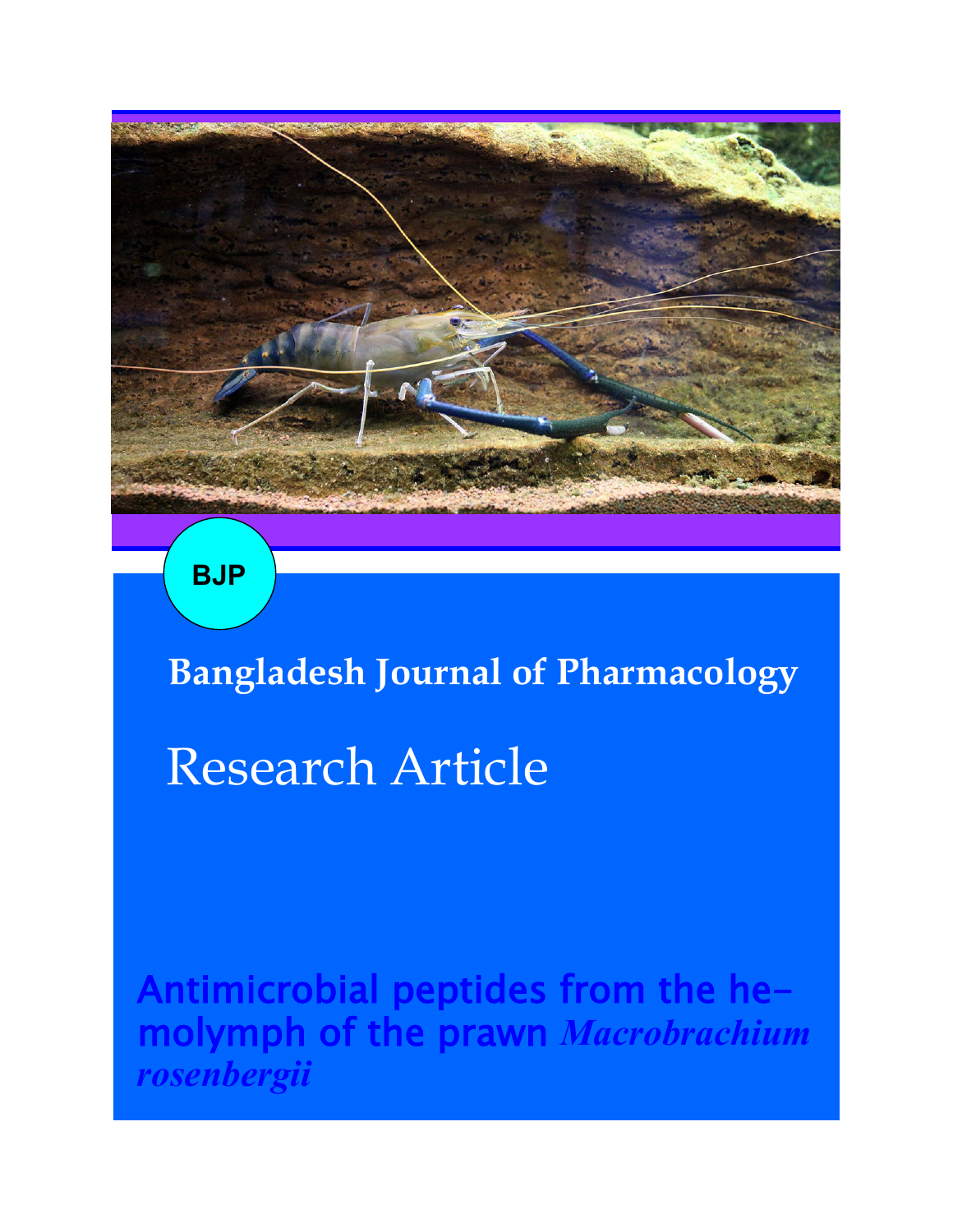A Journal of the Bangladesh Pharmacological Society (BDPS) **Bangladesh J Pharmacol 2010; 5: 62-67** Journal homepage: www.banglajol.info

Abstracted/indexed in Academic Search Complete, Agroforestry Abstracts, Asia Journals Online, Bangladesh Journals Online, Biological Abstracts, BIO-<br>SIS Previews, CAB Abstracts, Current Abstracts, Directory of Open Access tional Pharmaceutical Abstracts, Open J-gate, Science Citation Index Expanded and Social Sciences Citation Index

**ISSN**: 1991-0088

# Antimicrobial peptides from the hemolymph of the prawn *Macrobrachium rosenbergii*

# **Samuthirapandian Ravichandran, Singaram Jeyalakshmi, Sathasivam Sudha and Ramasamy Anbuchezhian**

*Centre of Advanced Study in Marine Biology, Annamalai University, Parangipettai 608 502, India.* 

#### **Article Info**

Received: 9 June 2010 Accepted: 9 August 2010 Available Online: 23 December 2010

DOI: 10.3329/bjp.v5i1.5267

Cite this article: Ravichandran S, Jeyalakshmi S, Sudha S, Anbuchezhian R. Antimicrobial peptides from the hemolymph of the prawn *Macrobrachium rosenbergii.* Bangladesh J Pharmacol. 2010; 5: 62- 67.

#### **Abstract**

The study was carried out to find the antimicrobial activity of hemolymph of *Macrobrachium rosenbergii* and to evaluate the antimicrobial compounds. The highest inhibition was observed against *Staphylococcus aureus, Lactobacillus vulgaris* and *Klebsiella pneumoniae* (12 mm). Antifungal activity was observed only against *Fusarium moniliforme* (11 mm). Antimicrobial peptide was characterized in molecular size ranging from 22 to 91 KDa with antimicrobial activity against various infectious pathogens. Hemolymph plays a vital role in the disease prevention in crustaceans and there is no report on antimicrobial activities of the prawn *M. rosenbergii.*

# **Introduction**

In crustaceans, the role of antimicrobial peptides in the survival against invading microorganisms has hardly been studied. Until now, bactericidal activities have only been demonstrated in the hemocytes of very few crustaceans (Chisholm and Smith, 1992; Ravichandran et al., 2010; Rameshkumar et al., 2009). Three constitutive hemocytic proteins have been isolated to date in the shore crab, *Carcinus maenas*, and one of these, a 6.5 kDa antibacterial peptide, has been partially characterized (Schnapp et al., 1996).

Until recently, the contribution of antimicrobial peptides to crustacean defense was only suspected. Bactericidal activities were observed in *Homarus americanus* plasma (Stewart and Zwicker, 1972) and hepatopancreas (Mori and Stewart 1978), but were shown to be absent from the plasma of the crab *C. maenas*, even after microbial challenge. In crustaceans, elimination of invading organisms from the bloodstream is more likely to be mediated by hemocytes (through phagocytosis and further killing by cellular molecules) than by the presence of plasma-soluble antimicrobial factors (White at al., 1985).

As invertebrates, prawn rely upon an innate, nonadaptive immune system to live in estuarine and fresh water environments under a variety of stresses, including bacterial, fungal, and viral challenges. The innate immune response, both cellular and humoral, is very important to these organisms as a primary mechanism for protection. The production and release of antimicrobial peptides is one important mechanism to fight exposure to these microbes.

The cultivation of prawn is a worldwide economically important activity especially in intertropical developed and developing countries. However, this industry is now suffering serious problems linked to infectious diseases, which cause a decrease in growth in production resulting in vast economic losses. In this context, the control of diseases has become a priority in terms of research in immunology and genetics to insure the long term survival of shrimp aquaculture. Therefore, we have undertaken the isolation of antimicrobial peptides



This work is licensed under a Creative Commons Attribution 4.0 License. You are free to copy, distribute and perform the work. You must attribute the work in the manner specified by the author or licensor.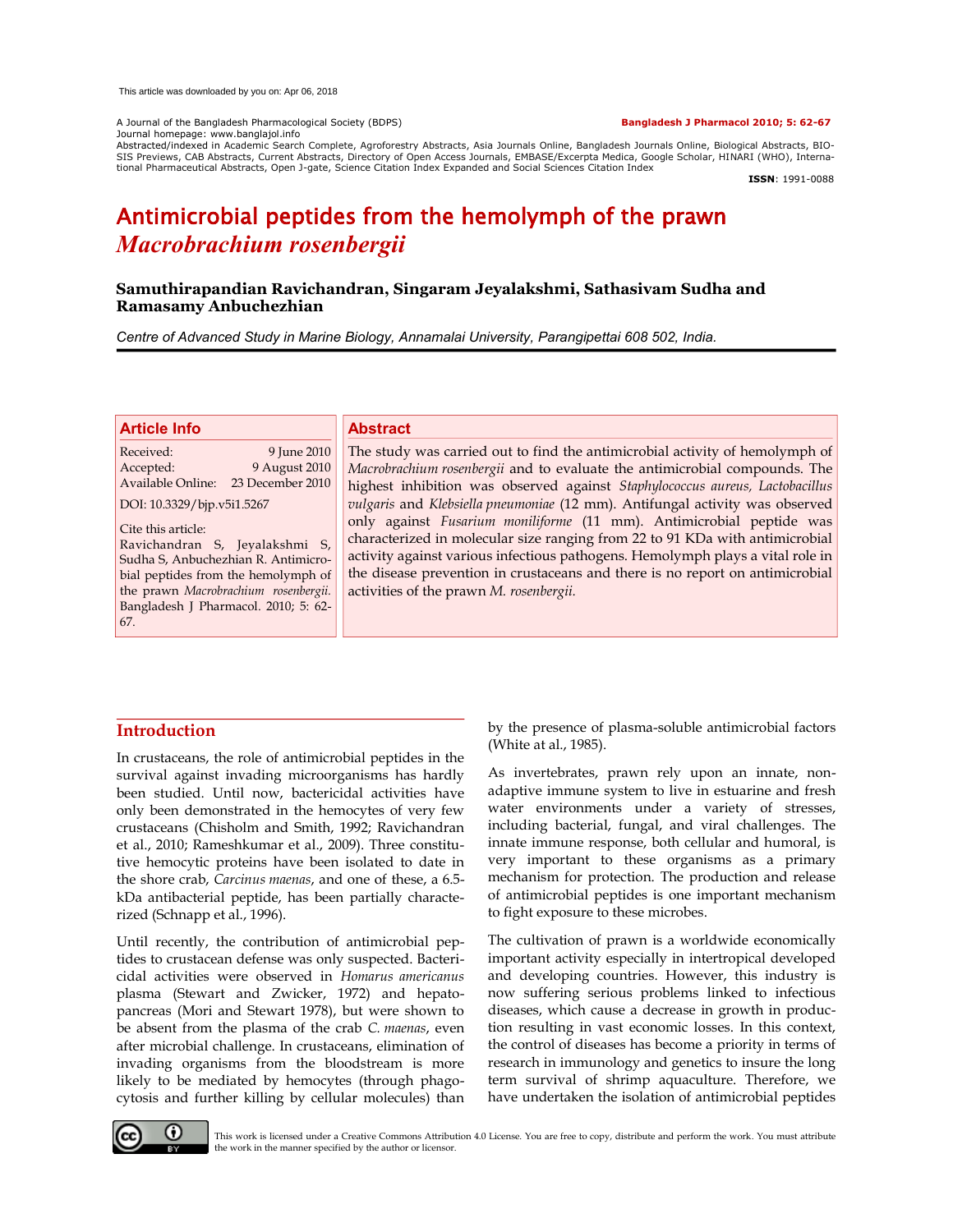in the tropical prawn *M. rosembargii.* 

## **Materials and Methods**

#### *Animal and sample collection and preservation*

M. rosembargii specimens were collected at the Coleroon estuarine region (lat. 11° 29'N and long. 79° 50'E), Southeast coast of India, and kept alive in tanks with circulating seawater. Hemolymph was collected by entering the unsclerotized membrane (Haug et al., 2002).

The plasma was first diluted  $(1:1 \text{ v/v})$  with MilliQ water and further  $(1:1 \text{ v/v})$  with 0.1% trifluoroacetic acid. The pH was then brought to 3.9 with 1M HCL in an ice-cold water bath under gentle stirring for 1 hour. Two successive centrifugations  $(8,000 \times g, 20 \text{ min}, 4^{\circ}\text{C})$ were performed to clarify the supernatant, which was kept in an ice-cold water bath at 4°C until use.

After thawing, the hemocytes were homogenized using a Dounce apparatus (maximum, 152 mm; minimum, 76 mm) in 50 mM Tris buffer, pH 8.7, containing 50 mM NaCl. After centrifugation (8,000 x g, 20 min, 4°C), the supernatant (cytosolic fraction) was acidified to pH 3.6 by the addition of 1M HCl and kept without freezing at 4°C until further purification. The pellet containing cellular organelles was extracted in 2M acetic acid by sonication at medium power (Branson Ultrasons, France) in an ice-cold water bath. Debris was eliminated by centrifugation (8,000 x g, 20 min,  $4^{\circ}$  C), and the organelle acid extract was kept at 4°C until use.

#### *Microorganisms*

Antibacterial activity of brachyuran crabs hemolymph was determined against 10 bacterial strains viz., *Staphylococcus aureus, Salmonella typhi, Salmonella paratyphi, Klebsiella oxytoca, Pseudomonas aeruginosa, Escherisea coli, Proteus mirabilis, Lactobacillus vulgaris, Vibrio cholerae, Vibrio harveyi, V.alginolyticus*, and *Klebsiella pneumoniae*. The antifungal activity determined against 10 fungal strains viz., *Aspergillus flavus, A. niger, A. terreus, A. fumigatus F. Moniliforme, Trichoderma sp., Penicillium citrinum, P. oxalicum, Rhizopus* sp. and *Trichoderma viride*. These clinical strains were obtained from the Department of Medical Microbiology, Raja Muthiyah Medical College, Annamalai University, South India.

#### *Determination of antimicrobial activity*

The susceptibilities to antimicrobials were determined according to the technique of Bauer et al. (1966). Antibacterial and antifungal activity was expressed in terms of radii of zone of inhibition and was measured in mm using a scale.

#### *Antimicrobial assay*

Clinical isolates were spread plated (200 µL) onto

Mueller Hinton agar No. 2 plates using a sterile spreader, taking care to distribute the microorganisms as evenly as possible over the agar surface. Hemolymph and hemocytes samples were taken in methanol and the extracts were prepared for the assay in the following manner. Sterile blanks (6 mm diameter) made of Whatman No. 1 filter paper, or prepunched (S and S Sterile blanks) were systematically laid out on a clean aluminum foil in such a manner that each extract was provided with three blanks per microorganism. Ten microliter of the extract were placed on the blanks by first applying 5 µL with the pipette, allowed to evaporate, then applying another  $5 \mu L$ , then drying again. The disc were then placed individually using a sterile forceps in appropriate grids which were marked on undersurface of the plated petri plates and kept for incubation at room temperature for 24 hours. After incubation, plates were observed for zones of inhibition that were measured with a ruler and recorded in millimeters.

#### *Protein chemistry technique*

The protein concentration of the samples was determined by the method of Lowry et al. (1951) with bovine serum albumin as standard. The basis of the method is the reaction of protein with copper under alkaline conditions and the phosphomolybdic phosphotungstic acid reduced to heteropoly molybdenum blue by the copper sulfate. The oxidation of aromatic amino acids resulting is capable of reducing molybdenum and form complex of phosphomolybdic tungstic acid.

### *Protein separation and molecular weight determination (SDS -PAGE)*

The proteins were separated by SDS-PAGE and size of polypeptide chains of the given protein were determined by comparing its electrophoretic mobility in SDS -PAGE gel with mobility marker proteins of known molecular weight. This is used to find out the molecular weight of active fractions of the sample. SDS-PAGE was performed in 12% separating gels, according to the method described by Laemmli (1970).

#### *Thin-layer chromatography (TLC)*

As the soluble fractions showed ninhydrin positive spots they were subjected to purification by gel permeation chromatography on sephadex LH 20 using methanol as eluent and monitored by TLC. Diagnostic thin layer chromatography was performed on methanol and chloroform extracts. They were also spotted and plates developed in varying proportions. Detection was done with the specific color reagent ninhydrin, for detecting the compounds.

#### *NMR*

NMR samples were prepared by dissolving them after purification in a denatured solvent. Several deuterium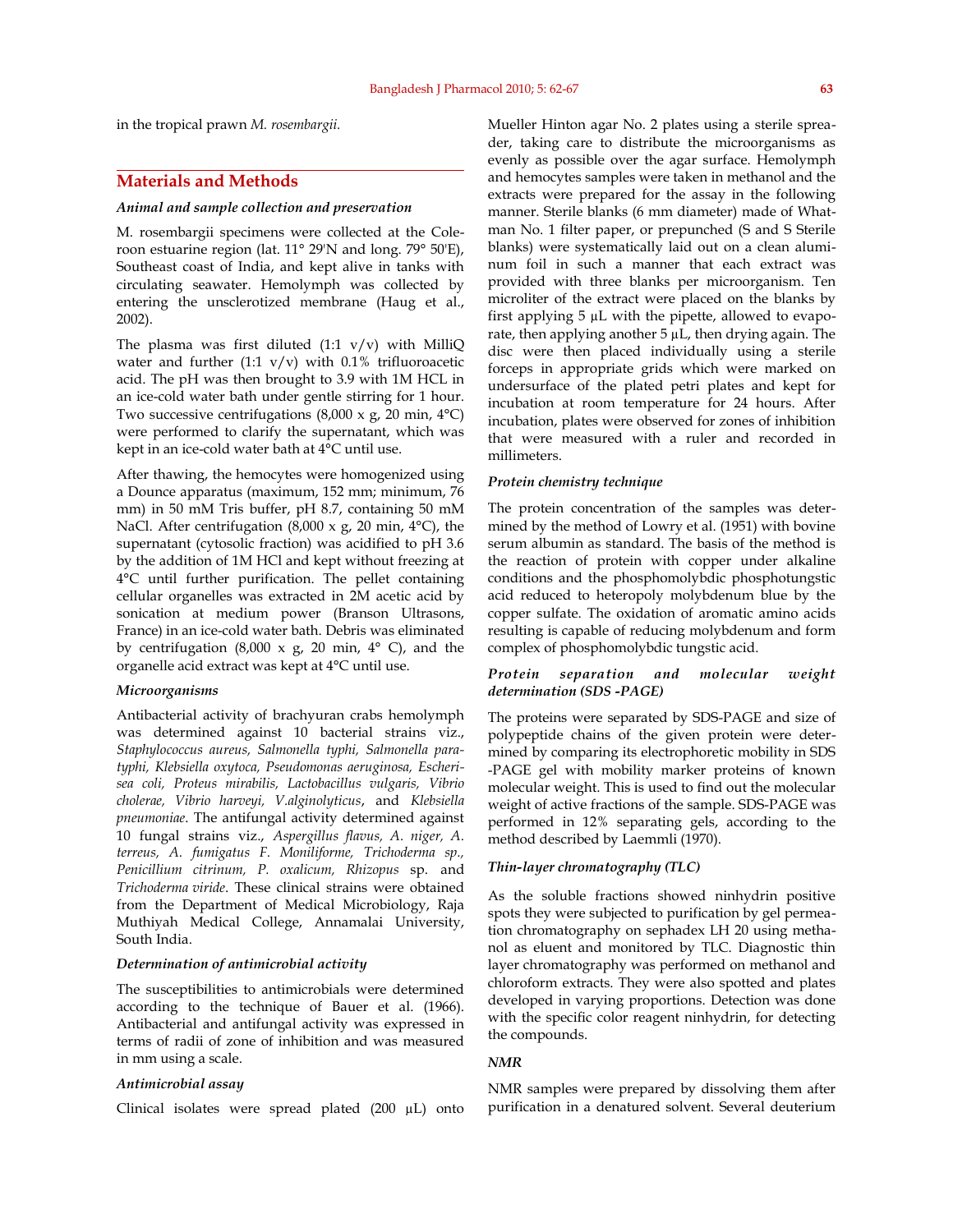| <b>Table I</b>                                                          |                              |                          |                |                  |
|-------------------------------------------------------------------------|------------------------------|--------------------------|----------------|------------------|
| Antibacterial activity of plasma and hemocytes of M. rosenbergii        |                              |                          |                |                  |
| Bacterial pathogens                                                     | Male plasma                  | Female plasma            | Male hemocytes | Female hemocytes |
| Staphylococcus aureus                                                   | $\overline{\phantom{a}}$     | $\overline{\phantom{a}}$ | $++$           | $++$             |
| Salmonella typhi                                                        | $\overline{a}$               |                          | $+$            | $+$              |
| Salmonella paratyphi                                                    |                              |                          |                | $+$              |
| Klebsiella oxytoca                                                      |                              |                          | $++$           | $\ddot{}$        |
| Pseudomonas aeruginosa                                                  |                              |                          | $++$           | $++$             |
| Escherisea coli                                                         |                              |                          | $++$           | $++$             |
| Proteus mirabilis                                                       | $\qquad \qquad \blacksquare$ |                          | $++$           | $++$             |
| Lactobacillus vulgaris                                                  | $\overline{\phantom{a}}$     |                          | $++$           | $++$             |
| Vibrio cholerae                                                         | $\overline{\phantom{0}}$     |                          | $++$           | $++$             |
| Klebsiella pneumoniae                                                   |                              |                          | $++$           | $++$             |
| Vibrio harveyi                                                          |                              |                          | $++$           | $++$             |
| Vibrio alginolyticus                                                    | $\overline{\phantom{a}}$     |                          | $++$           | $++$             |
| (-) means no activity; (+) means weak activity $(7-10-mm)$ ; (++) means |                              |                          |                |                  |

lock solvents are available like CDCl3, CD3OD and D2O. NMR spectroscopy can provide a wealth of additional information about peptide in solution.

# **Results**

In the present study plasma and the hemocytes of both male and female samples were separated. After centrifugation hemocytes were separated and sonicated to get the contents present inside the cells. Plasma, the haemocyte separated hemolymph was also analysed for antimicrobial activity. Surprisingly plasma did not show any microbial activity.

All the bacterial pathogens tested were susceptible to hemocytes. Antimicrobial activities of male and female hemocytes were investigated against the pathogenic strains. In male hemocytes, maximum activity was shown against *E. coli, L. vulgaris, Vibrio cholerae* and *K. pneumonia, V. harveyi, V. alginolycus* (12 mm) and *Salmonella paratyphi* showed total resistance (no zone). The female hemocytes shown maximum activity (12 mm) against *S. aureus, L. vulgaris, K. pneumonia, V. harveyi, V. alginolycus.* Both male and female hemocyte samples shown minimum (9 mm) activity against *Salmonella typhi* (Table I).

When compared to bacterial pathogens, fungal pathogens showed more resistance to the tested hemocyte samples. The hemocytes of male crab had not shown any antifungal activity against the tested strains. Only *Fusarium moniliforme* (11 mm) and *Penicillium citrinum* (9 mm) have shown inhibition towards female hemocyte samples.

Protein estimation in cell free hemolymph and hemocytes showed remarkable variations. The protein content of cell free hemolymph was 0.3 mg/mL (male) and 0.2 mg/mL (female). Moreover female hemocyte had higher protein content (0.9 mg/mL) compared to that of males (0.6 mg/mL).

The hemolymph sample was subjected to SDS polyacrylamide gel electrophoresis to estimate the molecular weight of proteins in it. Different standard were used to determine the molecular weight of biologically active proteins. SDS-PAGE of hemocyte contents showed many protein bands with molecular size ranging from 22 to 91 KDa (Figure 1).

The hemolymph showed antimicrobial activity was subjected to purification by gel filtration chromatography, TLC and NMR studies. After spotting the fraction on TLC plate and spraying with ninhydrin, pink spots was observed. As it is well known that peptides are known to yield pink spots with ninhydrin and since it had yielded pink spots it was taken up for further investigation leading to the isolation of peptides. Hence, the chromatographed first on sephadex LH20 followed by final purification on silica gel. Different fractions eluted from the column were mixed on the basis of same Rf values.

The same Rf value fractions of TLC samples were separated by column chromatography over sephadex LH20. They were mixed together and subjected to NMR analysis. Ninhydrin positive spots indicating the possibility of containing peptides, further confirmed by the presence of doublets in the region of 8 6-8 in its <sup>1</sup>HNMR spectrum (Figure 2). Based on the investigation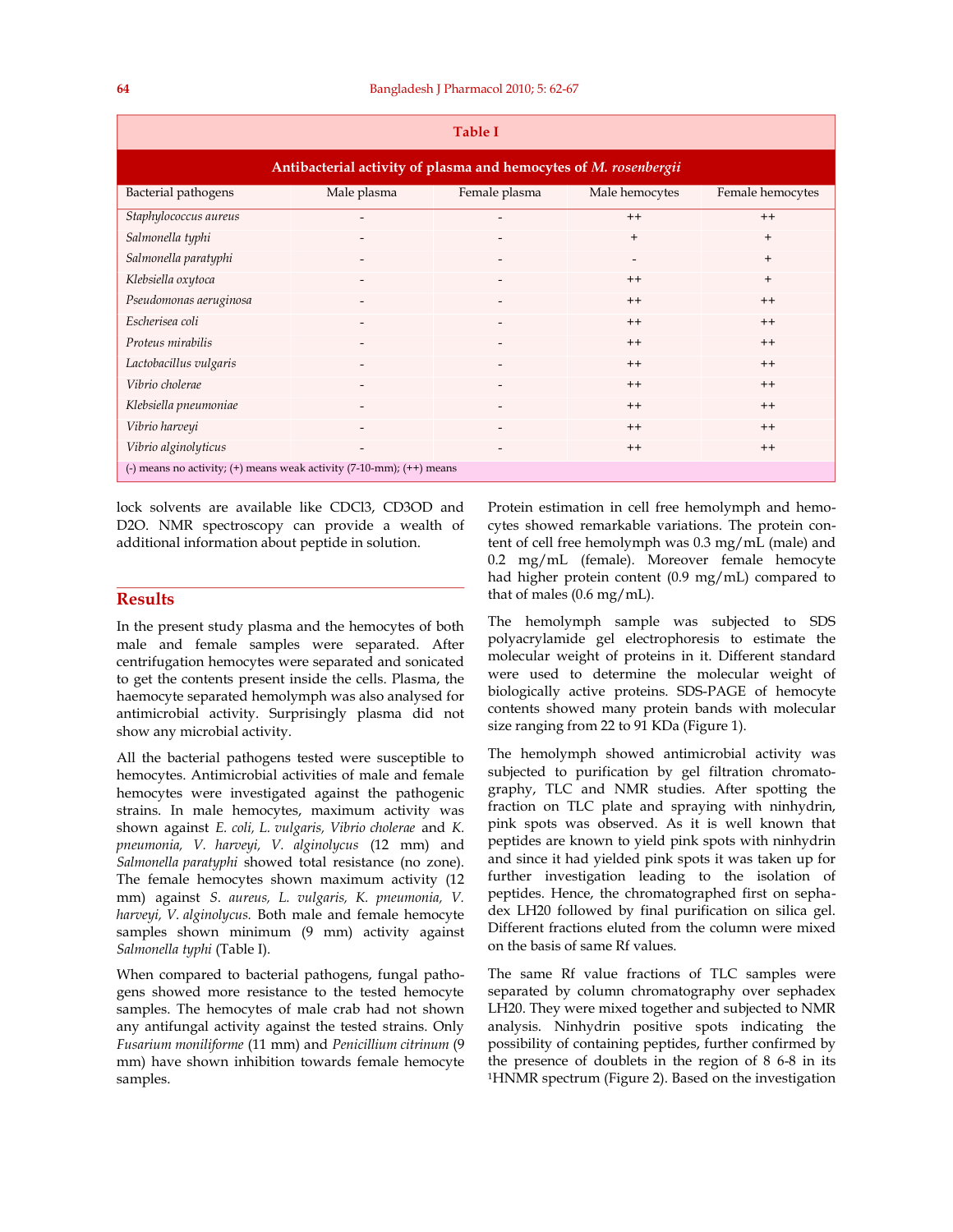

Figure 1: SDS-PAGE profile (Lane 1: Male hemocytes; Lane 2: Male plasma; Lane 3: Female plasma; Lane 4: Female hemocytes; Lane 5: Protein marker)

of TLC, SDS-PAGE and NMR studies showed ninhydrin positive spots indicating the presence of peptides.

# **Discussion**

This study has described the isolation of antimicrobial

peptides from the hemolymph and hemocytes of the both male and female river prawn *M. rosenbargii.*

Antibacterial and antifungal activities for both male and female samples were tested in which the sonicated contents of hemocyte samples have showed significant activity. The antimicrobial peptides are highly conserved between species. Our results indicate that hemocytes in *M. rosenbargii* have antimicrobial activity *in vitro.* The protein content of cell free hemolymph and hemocytes showed different magnitude. Hemocyte samples showed maximum protein content than the cell free hemolymph and compare with male hemocytes female hemocytes showed the maximum values.

Surprisingly *Salmonella paratyphi* showed total resistance (no zone). The resistance of *S. paratyphi* needs further research to confirm the mechanism involved. The result confirmed that as males and females are in the same environment they might be exposed to similar kind of pathogens. According to Destoumieux et al. (1999) the penaeidins had no effect on gram-negative bacteria such as the *Vibrio sp.* Munoz et al. (2004) reported that penaeidins from the shrimp *Litopenaeus stylirostris* showed activity against a pathogenic *Vibrio penaeicida*.

Hemocytes showed lesser inhibitory to fungal



Figure 2: The 1H NMR spectrum of peptides in *M. rosenbergii*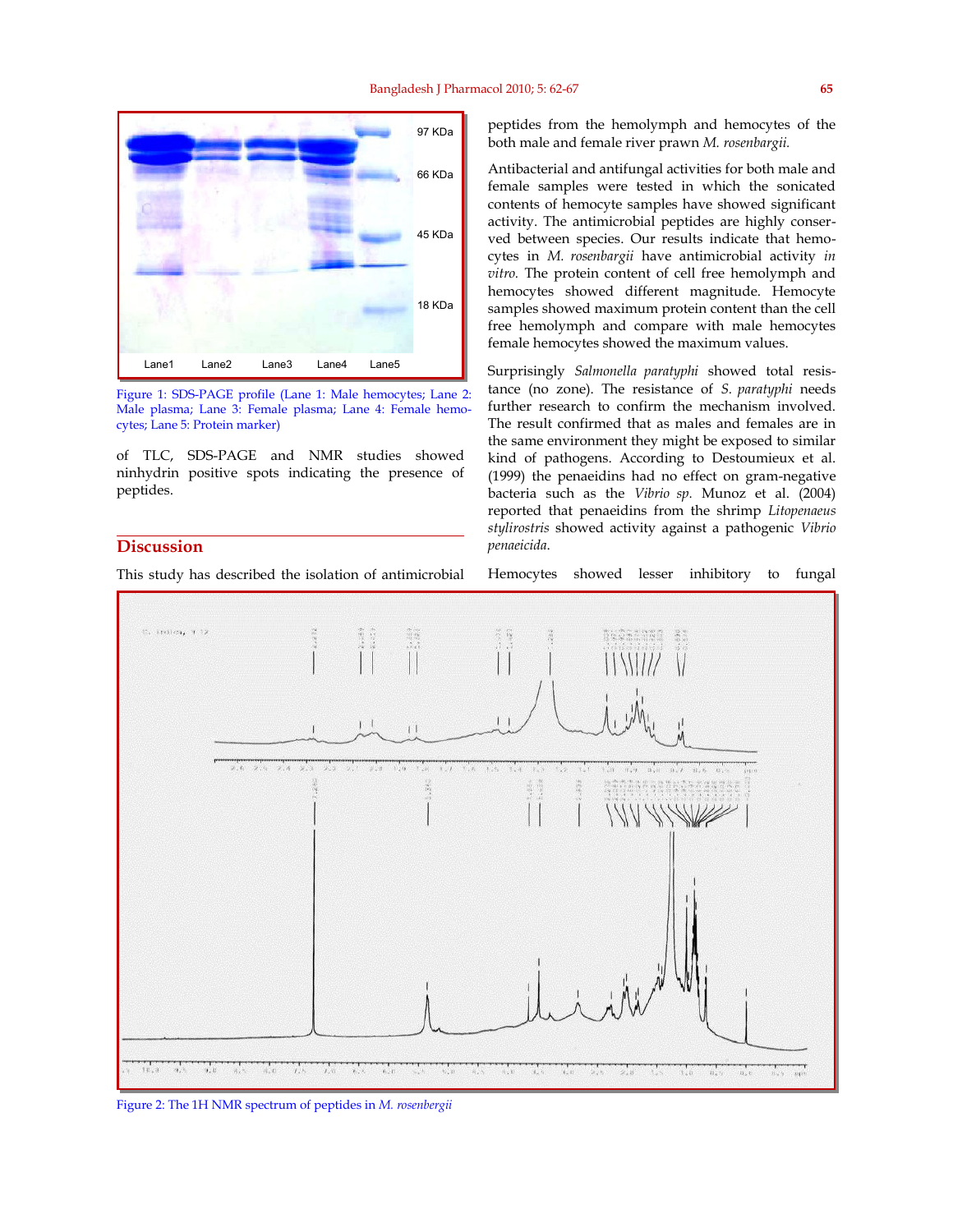pathogens compared to bacterial pathogens. Destoumieux et al. (1999) reported the antifungal activities of *Penaeus stylirostris* against *F. oxysporum.* Cuthbertson et al. (2006) have reported activities of *Penaeidins* against pathogenic fungi of the phylum Basidiomycota *(Cryptococcus* and *Candida* sp.). Kawabata et al. (1996) opined that, penaeidin chitin-binding ability may be responsible for their antifungal activity, as suggested for the horseshoe crab tachycitin. However, in the present study male and female plasma did not inhibit fungi which deserve further research.

Destoumieux et al. (1997) reported that shrimp plasma contains an original class of strictly antifungal (poly) peptides with molecular masses ranging from 2753.2 Da for the peptide originating from *P. vannamei* to 7982.4 and 8362.8 Da for the molecules found in *P. stylirostris.*  Pan et al. (2008) reported two bands at molecular weight around 73 and 75 KDa from hemocyte samples of *L. vannamei.* In the present study, molecular size of bands at ranging from 22 to 91 KDa was noticed.

Penaeidins are a family of antimicrobial peptides of 47- 74 amino acids isolated originally from the hemolymph of the shrimp *Penaeus vannamei* (Pacific white shrimp) (Destoumieux et al., 1997), black tiger shrimp *(Penaeus monodon)* (Supungul et al., 2002; Chiou et al., 2007), and are found also in *L. vannamei*, *L. setiferus* (Atlantic white shrimp) (Cuthbertson et al., 2002) and *L. stylirostris*  (blue shrimp).

The immune system of this differs from that described in insects, where the fat body is the main site for the antimicrobial peptide synthesis (Hoffmann and Reichhart, 1997; Engstrom, 1998), and upon injury antimicrobial peptide gene transcription is induced, resulting in their immediate synthesis and subsequent secretion into the blood. Secondary expression sites such as gonads or intestine (Ferrandon et al., 1997) were also found in insects, where different pathways regulate gene expression.

The present study also revealed that the hemocytes might be the site of production and storage for these antimicrobial peptides. As the *M. rosenbergii* tested in the present study are healthy individuals, plasma may not have shown any antimicrobial activity. As suggested by other researchers their presence in the plasma might indicate immune response stimulation by exposure to pathogens. Decapod hemocytes are known to contain several immune effectors and they play a major role in the cellular and humoral defense mechanisms of the host (Smith and Soderhall, 1983). It is believed that circulating hemocytes are playing an important role in the innate immune system of invertebrates, including being the storage reservoir of several immune components, such as lectins, coagulation factors, protease inhibitors, pro- PO activation components, and AMPs (Iwanaga, 2002; Soderhall and Cerenius, 1998).

From the present study hemolymph of *M. rosenbergii*  antimicrobial peptide was characterized in molecular size ranging from 22 to 91 KDa. Further structureactivity-related studies would give information regarding the importance of different amino acid residues of the peptide for the antimicrobial activity and the mechanisms of actions involved.

### **Acknowledgement**

Authors are very much thankful to Dr. T. Balasubramanian, Centre of Advanced Study in Marine Biology and authorities of Annamalai University for their outrageous encouragement and facilities provided throughout the research work.

#### **References**

- Bartlett TC, Cuthbertson BJ, Shepard E, Chapman R, Gross P, Warr G. Crustins, homologues of an 11.5-kDa antibacterial peptide, from two species of penaeid shrimp, *Litopenaeus vannamei* and *Litopenaeus setiferus.* Mar Biotechnol. 2002; 4: 278-93.
- Bauer AW, Kirby WMM, Sherris JC, Turck M. Antibiotic susceptibility testing by a standardized single disc method. Am J Clin Pathol. 1966; 45: 493-96.
- Chiou T, Jen-Leih Wu, Thomas T, Chen L, Jenn-Kan Lu. Molecular cloning and characterization of cDNA of penaeidine: Antimicrobial peptide from tiger shrimp (*Penaeus monodon*). Marine Biotechnol. 2007; 204: 1013-20.
- Chisholm JRS, Smith VJ. Antibacterial activity in hemocytes of the shore crab, *Carcinus maenas* (L). J Mar Biol Assoc UK. 1992; 72: 529-42.
- Cuthbertson BJ, Bullesbach EE, Gross PS. Discovery of synthetic penaeidin activity against antibiotic-resistant fungi. Chem Biol Drug Des. 2006; 68: 120-27.
- Cuthbertson BJ, Shepard EF, Chapman RW, Gross PS. Diversity of the penaeidin antimicrobial peptides in two shrimp species. Immunogenetics 2002; 54: 442-45.
- Destoumieux D, Bulet P, Loew D, Dorsselaer AV, Rodriguez J, Bachere E. Penaeidins, a new family of antimicrobial peptides isolated from the shrimp *Penaeus vannamei*  (Decapoda). J Biol Chem. 1997; 272: 28398-406.
- Destoumieux D, Bulet P, Strub JM, Dorsselaer AV, Bachere E. Recombinant expression and range of activity of penaeidins, antimicrobial peptides from penaeid shrimp. Eur J Biochem. 1999; 266:
- Destoumieux D, Saulnier D, Garnier J, Jouffrey C, Bulet P, Bachere E. Crustacean immunity: Antifungal peptides are generated from the C terminus of shrimp hemocyanin in response to microbial challenge. J Biol Chem. 1999; 276: 47070-77.
- Engstrom Y. Insect immune gene regulation. In: Molecular mechanisms of immune response in insects. Brey PT, Hultmark D (eds). London, Chapman and Hall Publishers, 1999, pp 211-44.